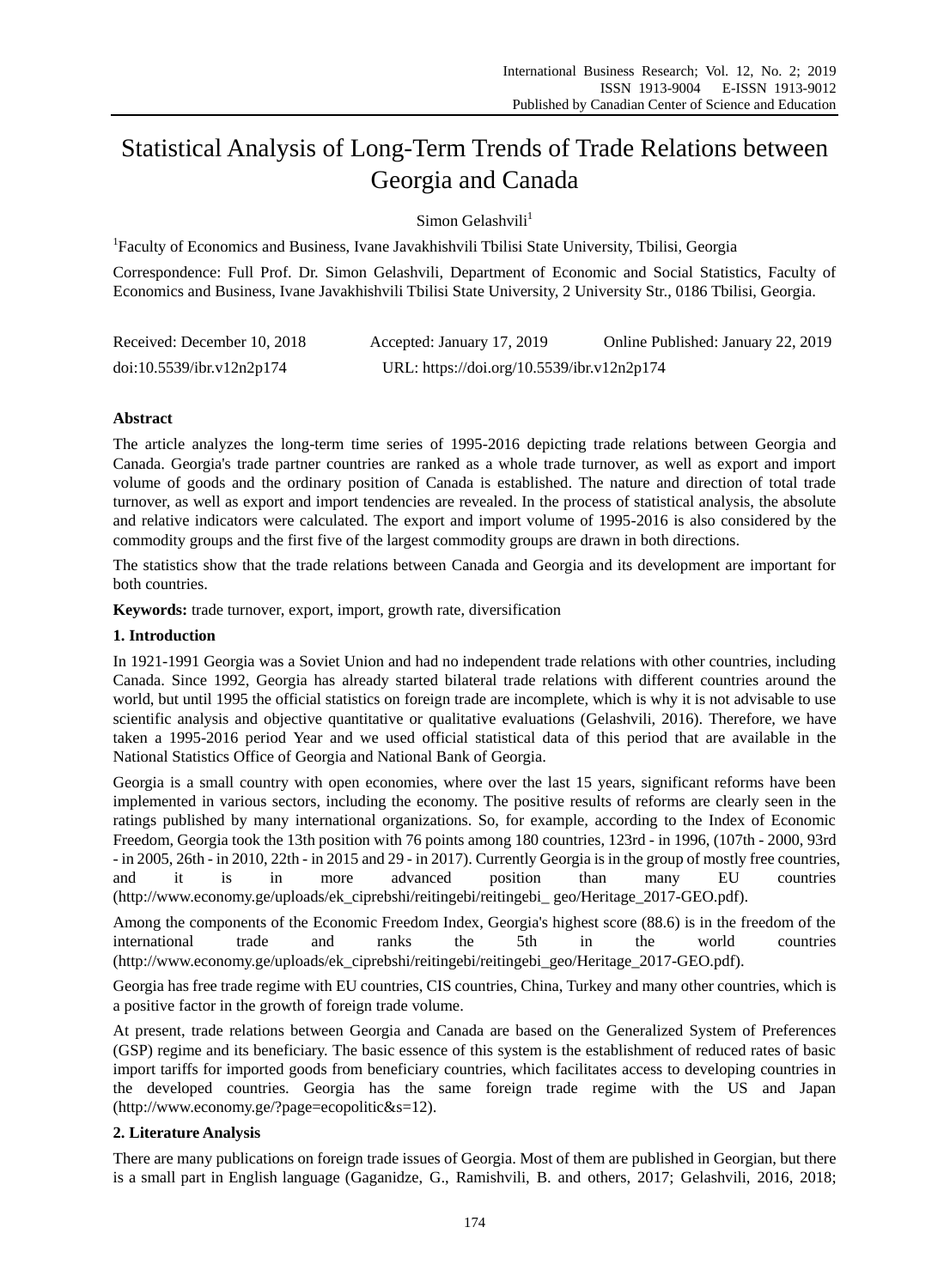Gelashvili, N. 2016; Medzmariashvili, 2014 and others). These publications mainly deal with foreign trade with the EU countries, CIS countries, Azerbaijan, Turkey and others. But there are no scientific or other publications on trade between Georgia and Canada either in Georgian or in other languages. So it is natural that their critical review is not presented in our article. Such research is of great importance for both Georgia and Canada, as it can be used as in learning process and for scientific and practical purposes. Therefore, this article is the first and it has both theoretical and practical significance. It will contribute to the elimination the deficit of the special publications on this issue.

#### **3. Methodology of Research**

In the research process we have used many concrete methods of statistical analysis such as: statistical grouping, data table presentation, relative and average values, indices, variation analysis. Some empirical tendencies have been identified on the basis of the indexes calculated by them and the conclusions were formed.

## **4. Empirical Research and Results**

In 1995 Georgia had trade relations with 67 countries and in 2017 - 138. Thus, the geography of foreign trade has significantly expanded, in which in 1995, Georgia had trade relations with 67 countries, in 2000 this number was 102, in 2010 – 133, in 2015 - 137 and in 2017 – 138 (Gelashvili, 2018). Thus, the geography of foreign trade has significantly expanded, in which a major role has played the fact that Georgia is one of the most liberal and competitive trade in the world Gelashvili, N. 2016). The trade turnover calculated on average by one country is also an interesting indicator: in 1995-2016, this figure increased by 7.3 times: 9,612 million in 1995 and \$ 69,682 million in 2016 (Gelashvili, 2018). The following table shows some generalized indicators of foreign trade of Georgia:

| <b>Years</b> | Number of Georgia's trade partner | Georgia's trade turnover, | Trade turnover on average 1 |  |
|--------------|-----------------------------------|---------------------------|-----------------------------|--|
|              | countries                         | <b>Billion \$</b>         | country, million \$         |  |
|              |                                   |                           |                             |  |
| 1995         | 67                                | 0.644                     | 9,612                       |  |
| 2000         | 102                               | 1,034                     | 10,137                      |  |
| 2005         | 126                               | 3,355                     | 26,627                      |  |
| 2010         | 133                               | 6,913                     | 51,977                      |  |
| 2015         | 137                               | 9,505                     | 69,380                      |  |
| 2016         | 135                               | 9.407                     | 69.682                      |  |

Table 1. General Indicators of Foreign Trade of Georgia

**Data Source:** This table is drawn up by us, based on the data of National Statistics Office of Georgia and the 4th column's indexes are calculated.

In 1995 the total foreign trade volume of Georgia amounted to 644 million USD, while in 2016 - 9.4 billion (Gelashvili, 2018), or 15 times more. In the same period, the foreign trade turnover of Canada increased from \$ 172 thousand to \$ 86 million, almost 500 times. However, in 2008-2013 this figure was more than 100 million and its maximum value was recorded in 2008 - almost 150 million USD.

Canada's ordinary position in the ranking of Georgia's trade partner countries causes particular interest as export and import volume. To illustrate this, see Table 2.

Table 2. Private position of Canada in Georgia's foreign trade

| <b>Years</b> | By Export volume | By Import volume    |  |
|--------------|------------------|---------------------|--|
|              |                  |                     |  |
| 1995         | 38               | 43                  |  |
| 2000         | 85               | 12                  |  |
| 2005         |                  | 33                  |  |
| 2010         |                  | 35                  |  |
| 2015         | 10               | 48                  |  |
| 2016         | 14               | ⌒<br>$\mathfrak{I}$ |  |
|              |                  |                     |  |

**Data Source:** This table is drawn up by us, based on the data of the National Statistics Office of Georgia.

As shown in Table 2, between 1995-2016, Canada appeared 10 times in the top ten of the main trading partner countries of Georgia, by Exports volume, including 2005-2013 yearly. Moreover, Canada was in the top five in 2008-2010, while in 2009, Canada ranked third place in Georgia's 128 trading partner countries. Canada's ordinary position is also important for the volume of import. For instance, in 2000, Canada ranks 12th from 102 trade partner countries of Georgia. All this indicates that Canada is an important trading partner for Georgia. The importance of this country is also due to the fact that Canada is one of the biggest countries in the world with which trade and other kind of close relationships are important for Georgia. It is noteworthy that for many years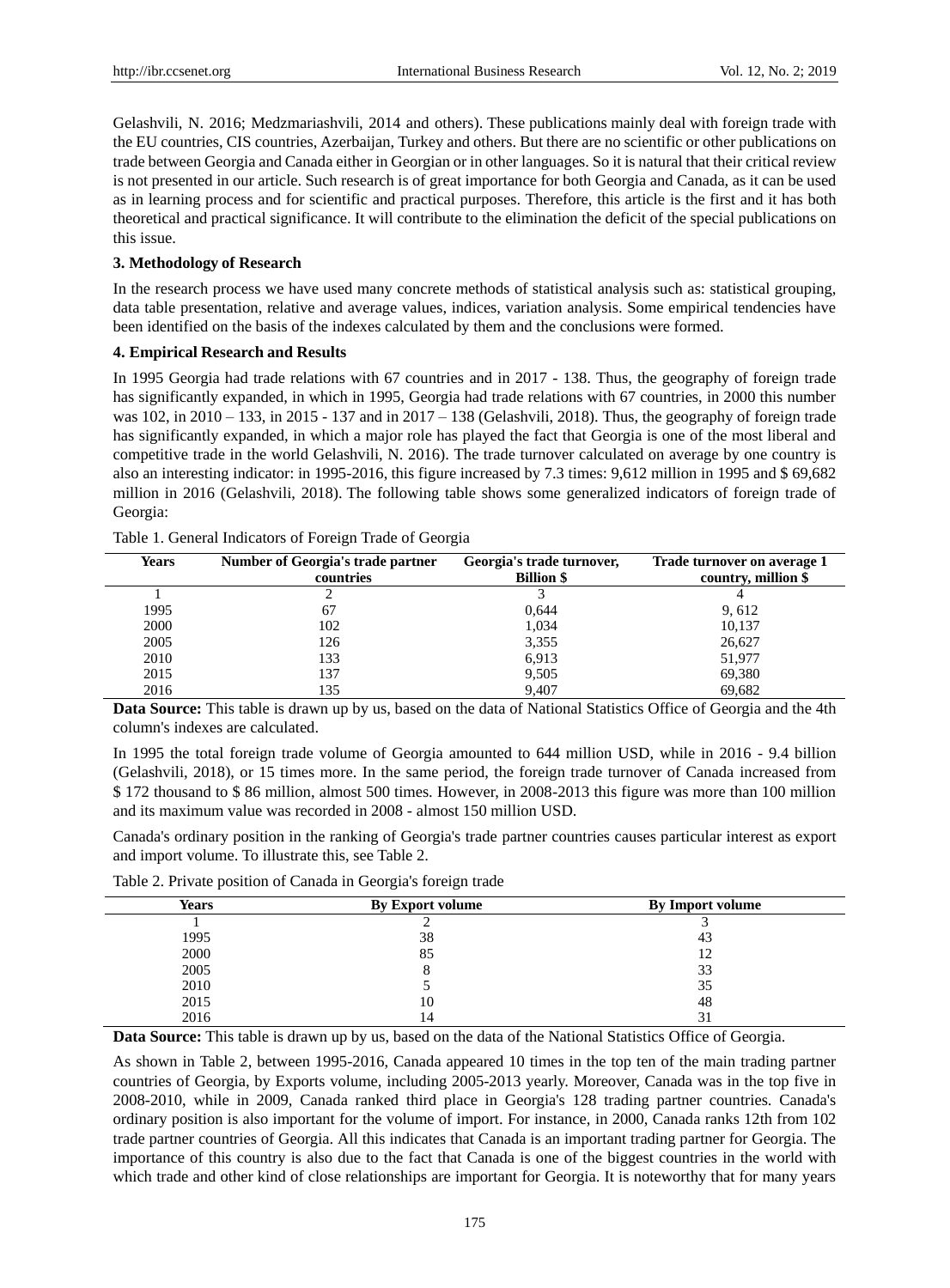now, according to UN-classification, Canada is in the top ten of highly developed countries (Gelashvili, 2015). Table 3 below illustrates the long-term general tendencies of trade relations between Georgia and Canada at the end of the 20th century and at the beginning of current century.

| Years | Total trade turnover, million \$ | <b>Export, million \$</b> | Import,<br>million \$ | Balance,<br>million \$ |
|-------|----------------------------------|---------------------------|-----------------------|------------------------|
|       |                                  |                           |                       |                        |
| 1995  | 0.172                            | 0.033                     | 0,139                 | $-0.106$               |
| 2000  | 3,655                            | 0,002                     | 3,653                 | $-3,651$               |
| 2005  | 42,746                           | 35,640                    | 7.106                 | 28,534                 |
| 2010  | 137,056                          | 118.736                   | 18.320                | 100,416                |
| 2015  | 81.759                           | 70.170                    | 11,589                | 58,581                 |
| 2016  | 85.524                           | 41,260                    | 44,264                | $-3,004$               |

Table 3. Georgia-Canadian trade balance indicators

**Data Source:** This table is drawn up by us, based on the official data of National Statistics Office of Georgia and the National Bank of Georgia, and the  $5<sup>th</sup>$  column's indexes are calculated by us.

As shown in Table 3, in the longer term analysis, i.e. within the 22 years, it should be separately allocated for 2005-2015, when Georgia had positive trade balance with Canada. In 2008-2012, export volume of goods exported from Georgia to Canada exceeded to Import volume 7 times. With this indicator, in all these years, Georgia has one of the best positions in trade with Canada. Another interesting fact is that in 2016, for the first time since 2005, Georgia's trade balance was negative with Canada. Generally, with the absolute majority of numerous trading partner countries, Georgia has unfortunately an extremely negative trade balance that is one of the major economic problems in our country (Gelashvili, 2002).

The long-term general trend of trade relations between Georgia and Canada during the analysis period is progressive. But if we analyze the trade balance, we will see that it is not statistically stable and is characterized by both quantitative and qualitative tendencies, i.e. in 1995-2004 it has a negative character, and in 2005-2015, on the contrary, positive. According to our calculations, it was established that the average annual growth rate of Georgia's foreign trade with Canada is higher than with the rest of the world. For example, the average annual growth rate of Georgia's foreign trade turnover in 2000-2016 amounted to 16.69 percent with all trading partner countries, while with Canada, it was 89.45 percent. This means that the volume of Georgia's foreign trade turnover with Canada has increased by 5.4 times a year. It should be noted that in some years there was the leap of growth, for example, in 2004-2010. These indicators indicate that Canada is an important trading partner country for Georgia. The same can be said about Canada in relation to Georgia. Overall, this relationship is more useful and positive for both countries.

Statistical survey of trade relations between Georgia and Canada also includes an analysis of export and import quantitative ratio. The following table shows 4 shares (percentage) of export and import in trade turnover.

| <b>Years</b> | Export share, % | Import share, % |  |
|--------------|-----------------|-----------------|--|
|              | ◠<br>∠          |                 |  |
| 1995         | 19,19           | 80,81           |  |
| 2000         | 0,05            | 99,95           |  |
| 2005         | 83,38           | 16,62           |  |
| 2010         | 86,63           | 13,37           |  |
| 2015         | 85,83           | 14,17           |  |
| 2016         | 48,24           | 51,76           |  |

Table 4. Specific shares of export and import of Georgia-Canada trade turnover

**Data Source:** The 2nd and 3rd columns indicators of this table are calculated by us, based on the official data of the National Statistics Office of Georgia and National Bank of Georgia.

As shown in Table 4, long-term tendencies of changes in export and import between Georgia and Canada in 1995-2016 have different directions, but in 2000-2015 increasing the share of export is clearly expressed: if in 2000, the share of export of goods from Georgia to Canada was negligible (0,05 percent), in 2015 this indicator already reached 85.83 percent. Therefore, there is a clearly defined progressive tendency. Of course, such a ratio of export and import is a very positive moment for Georgia. However, the 11-year trend was changed in 2016 when the share of imports slightly exceeded the share of exports.

In order to assess the efficiency of foreign trade it is appropriate to use criteria such as export-import relative coefficient (Gelashvili, 2017). In this case it means that the volume of import must be divided by the export volume. When the value of such coefficient is zero, then the import of goods from other countries in the given country has no place and exports are carried out; If this coefficient is close to zero, it means that the volume of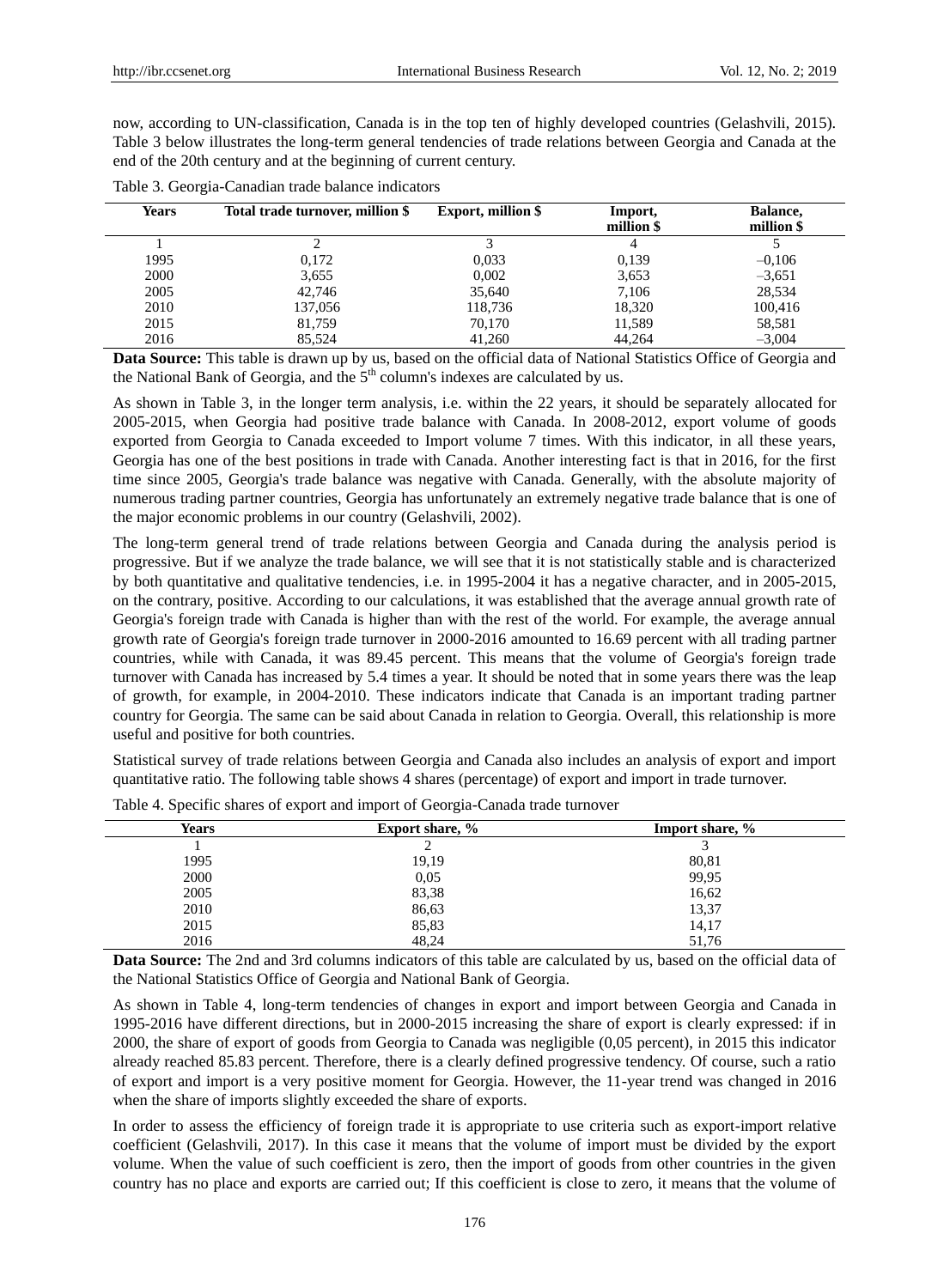exports is much higher than the import; Both cases are highly desirable for any country. Of course, if this coefficient is equal to one, then the volume of export and import is equal to the balance of foreign trade (Gelashvili, 2018). In case the ratio is more than one then the volume of imports is higher, which is undesirable for any country. According to Table 3 calculations, the minimum value of import-export ratio was quite long over 11 years (2005-2015) and it is placed in 0,12 - 0,25 borders; The equilibrium coefficient, coefficient close to one was in 2016 and has reached 1,07; The maximum coefficient was recorded in 2000 and it was 1826,5.

In the study of Georgia-Canada trade relations as a theoretical and practical significance is the analysis of the commodity structure, separately, by export and import. We have established the rankings of commodity groups and then the largest share of 5 largest export and import products. It turned out that in 1995 only 1 commodity group went from Georgia in Canada, and it was "isotopes", at a total value of 33 thousand US dollars. Since 2002 the exporting commodity structure has been expanded and has reached to 8 groups, and in the following years more: in 2005 - 38, in 2010 - 29, in 2015 - 36 and in 2016 - 16 commodities. The following table shows the 5 largest export commodity groups (according to the 4-digit codes of the International Classification).

Table 5. The 5 largest commodity groups exported from Georgia to Canada

|   | $2002$ vear                                            | Thousand US dollars |
|---|--------------------------------------------------------|---------------------|
| 1 | mineral and fresh water                                | 32.4                |
| 2 | natural grape wines                                    | 21.9                |
| 3 | devices and devices used in medicine or veterinary     | 12.0                |
| 4 | timber material, dumped, More than 6 mm thick          | 3.4                 |
| 5 | ethyl spirits, non-alcoholic, alcoholic beverages      | 2.6                 |
|   | $2005$ year                                            |                     |
|   | gold semi-processed or unprocessed                     | 32,679.5            |
| 2 | ferroalloys                                            | 2.080.0             |
| 3 | Machines and mechanisms for movement, dig, or drilling | 537.0               |
| 4 | engines and power plants                               | 110.0               |
| 5 | Natural grape wines                                    | 56.4                |
|   | $2010$ year                                            |                     |
| 1 | gold semi-processed or unprocessed                     | 117,646.7           |
| 2 | manganese oxides                                       | 264.2               |
| 3 | Natural grape wines                                    | 249.0               |
| 4 | nuts fresh or dried                                    | 183.1               |
| 5 | mineral and fresh water                                | 129.1               |
|   | 2015 year                                              |                     |
| 1 | gold semi-processed or unprocessed                     | 58,842.1            |
| 2 | ferroalloys                                            | 9,591.4             |
| 3 | mineral and fresh water                                | 719.1               |
| 4 | Natural grape wines                                    | 329.6               |
| 5 | nuts fresh or dried                                    | 316.3               |
|   | $2016$ year                                            |                     |
| 1 | gold semi-processed or unprocessed                     | 31,576.6            |
| 2 | ferroalloys                                            | 7,254.5             |
| 3 | nuts fresh or dried                                    | 1,264.9             |
| 4 | natural grape wines                                    | 570.7               |
| 5 | mineral and freshwater waters                          | 324.2               |

**Data Source:** This table is drawn up by us, based on Georgian National Statistics Office of Georgia and the National Bank Database.

In 2002, in the total exports of goods from Georgia to Canada, share of the first five largest export commodity groups was 99.63%, while in 2016 it was 99.25%. Although export commodity nomenclature has expanded, which is a positive trend of the content, but in the largest top five export commodity groups in almost the same denomination - 4 Commodity Group (gold semi-processed or unprocessed, natural grape wines, nuts, fresh or dried, and mineral water). Other export commodities have a very small share. All this indicates that it is necessary to expand the diversification of export goods (Gelashvili, 2016; Gaganidze, Ramishvili and others, 2017).

Of course, Statistical analysis of the commodity structure of registered imports from Canada to Georgia is also interesting. According to official data, in 1995 there were 2 nomenclature commodities groups ("wheat flour" and "various waters") from Canada. Since 1997, the commodity structure of import has significantly expanded and has reached 26 groups, and in the following years their number has grown stronger: in 2000 – 37, in 2005 – 106, in 2010 - 177, in 2015 - 159 and in 2016 - 173 commodity group. The following table covers volumes of 5 largest import commodity groups ranked by 2000-2016.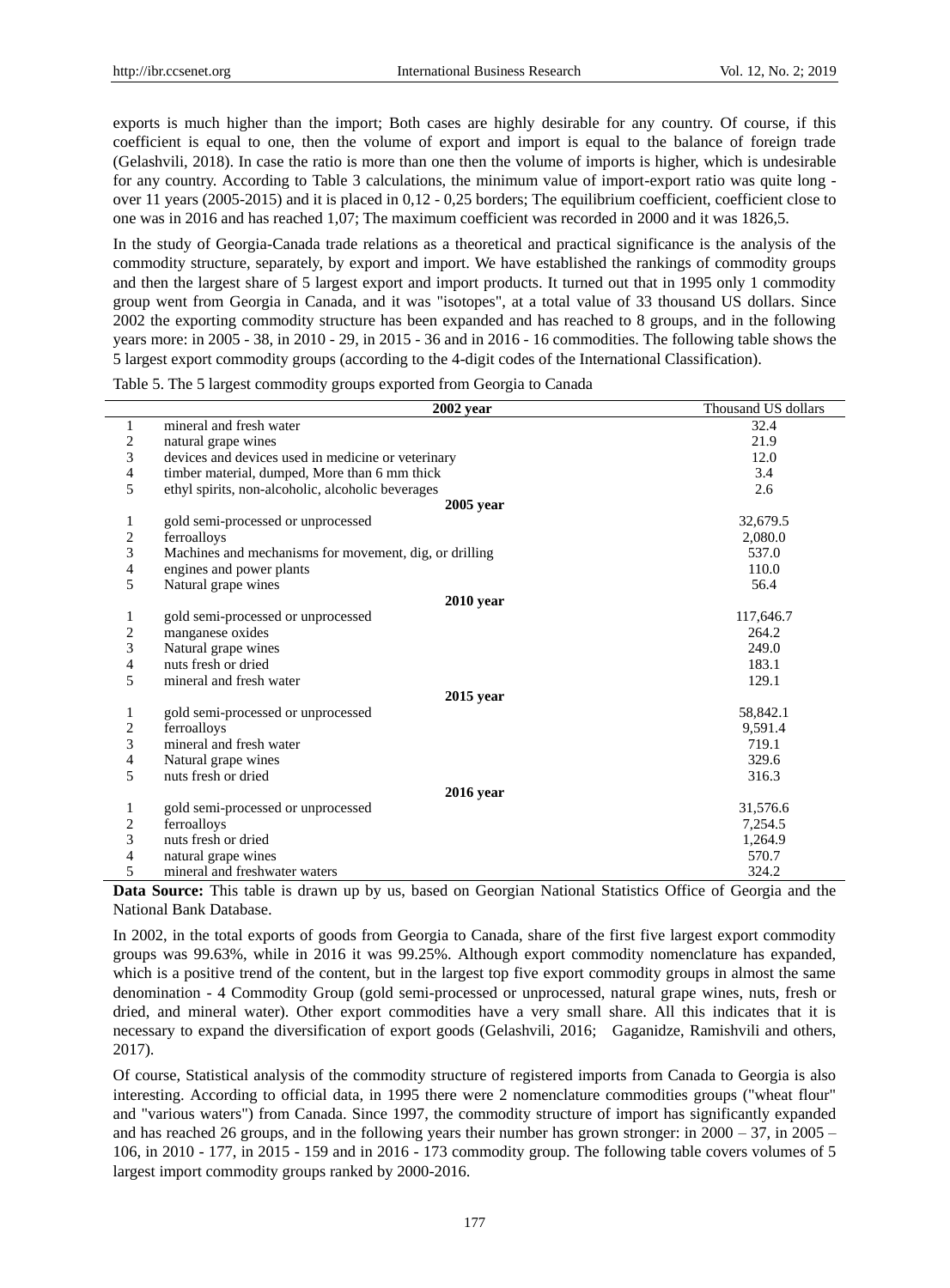|  |  | Table 6. The 5 largest commodity group imported from Canada to Georgia |
|--|--|------------------------------------------------------------------------|
|  |  |                                                                        |

|              | $2000$ year                                                              | Thousand US dollars) |
|--------------|--------------------------------------------------------------------------|----------------------|
| $\mathbf{1}$ | Mixed goods                                                              | 2,615.7              |
| 2            | Ethyl alcohol non-denaturic, 80% or more of the concentration of alcohol | 378.7                |
| 3            | Seeds, fruits and spores                                                 | 131.6                |
| 4            | Cotton textile material, textile fibers are not longer than 5 mm         | 109.6                |
| 5            | Knitted clothing, machine or hand woven                                  | 102.4                |
|              | $2005$ year                                                              |                      |
| 1            | Perfumes and toilet water                                                | 1,485.7              |
| 2            | Binoculars, monoculars and other optical tubes                           | 1,217.9              |
| 3            | Fish frozen                                                              | 838.5                |
| 4            | Cosmetics, or makeup and skin care products                              | 496.5                |
| 5            | Engines and power tools                                                  | 454.0                |
|              | $2010$ year                                                              |                      |
| 1            | Fish frozen                                                              | 7,181.7              |
| 2            | Pork fresh or frozen                                                     | 2,883.5              |
| 3            | Metal constructions from ferrous metals and their parts                  | 2,736.2              |
| 4            | Perfumes and toilet water                                                | 877.4                |
| 5            | Oil and oil products                                                     | 873.4                |
|              | $2015$ year                                                              |                      |
| 1            | Cars                                                                     | 1,501.8              |
| 2            | Building prefabricated structures                                        | 1,498.0              |
| 3            | Pork fresh or frozen                                                     | 1,483.9              |
| 4            | frozenFish frozen                                                        | 862.0                |
| 5            | Meat and nutritional subprojects of domestic poultry, fresh or frozen    | 591.2                |
|              | <b>2016</b> year                                                         |                      |
| 1            | The medicines, packaged                                                  | 35,918.2             |
| 2            | Fish frozen                                                              | 2,388.3              |
| 3            | Building prefabricated structures                                        | 1,483.0              |
| 4            | Pork fresh or frozen                                                     | 1,069.2              |
| 5            | Cars                                                                     | 1,050.0              |

**Data Source:** Based of Georgian National Statistics Office of Georgia and National Bank Database.

The study of the commodity structure of trade in between Canada and Georgia revealed that commodity nomenclature of exports from Canada to Georgia is much more varied and diverse compared to its reverse flow exports, what is clearly confirmed by the following data: in 2016 from Canada, Georgia received 176 kinds of goods group, and in the same year exports from Georgia to Canada has passed a total of 16 commodity groups, i.e. 11 times less.

The study of imported commodity structures in Georgia from Canada draws attention to the fact that "frozen fish" is consistently represented in the first five of the largest imported commodity groups in the long term (2005-2016), and in 2010-2016 "Pork meat" was added to it. Additionally, in 2016 one of the commodities group - "Medicinal Products" reached 81,15 percent of total imports of goods from Canada.

In order to assess the efficiency of foreign trade, it is also recommended to use criteria such as total trade turnover per capita. The next 7th table shows that the foreign trade indicators of Georgia per capita are quite high with Canada: according to the total turnover and exports - in the long-term period, 2005-2015, and according to import only in 2016.

| Table 7. Relative indicators of foreign trade of Georgia with Canada (calculation per capita, million USD) |  |  |  |
|------------------------------------------------------------------------------------------------------------|--|--|--|
|                                                                                                            |  |  |  |

| Year | <b>Total trade turnover</b> | <b>Export</b> | Import |
|------|-----------------------------|---------------|--------|
|      |                             |               |        |
| 1995 | 0,036                       | 0,007         | 0,029  |
| 2000 | 0,827                       |               | 0,827  |
| 2005 | 9,800                       | 8,171         | 1,629  |
| 2010 | 30,785                      | 26,670        | 4,115  |
| 2015 | 21,990                      | 18,873        | 3,117  |
| 2016 | 22,997                      | 11,094        | 11,903 |

**Data Source:** This table is drawn up by us, based on Georgian National Statistics Office of Georgia.

On the basis of Table 7, it is possible to see the following important trends: the total turnover of Georgia with Canada in 1995 was only 36 thousand US dollars calculating per capita, and in 2016 it was already almost 23 million US dollars. Growth is noticeable (almost 300 times), which is very important for any big or small country. It is also noteworthy that the larger growth was observed in the relative indicators of exported goods: In 1995 the export of Georgia to Canada was only 7 thousand US dollars per capita, in 2016 this figure exceeded 11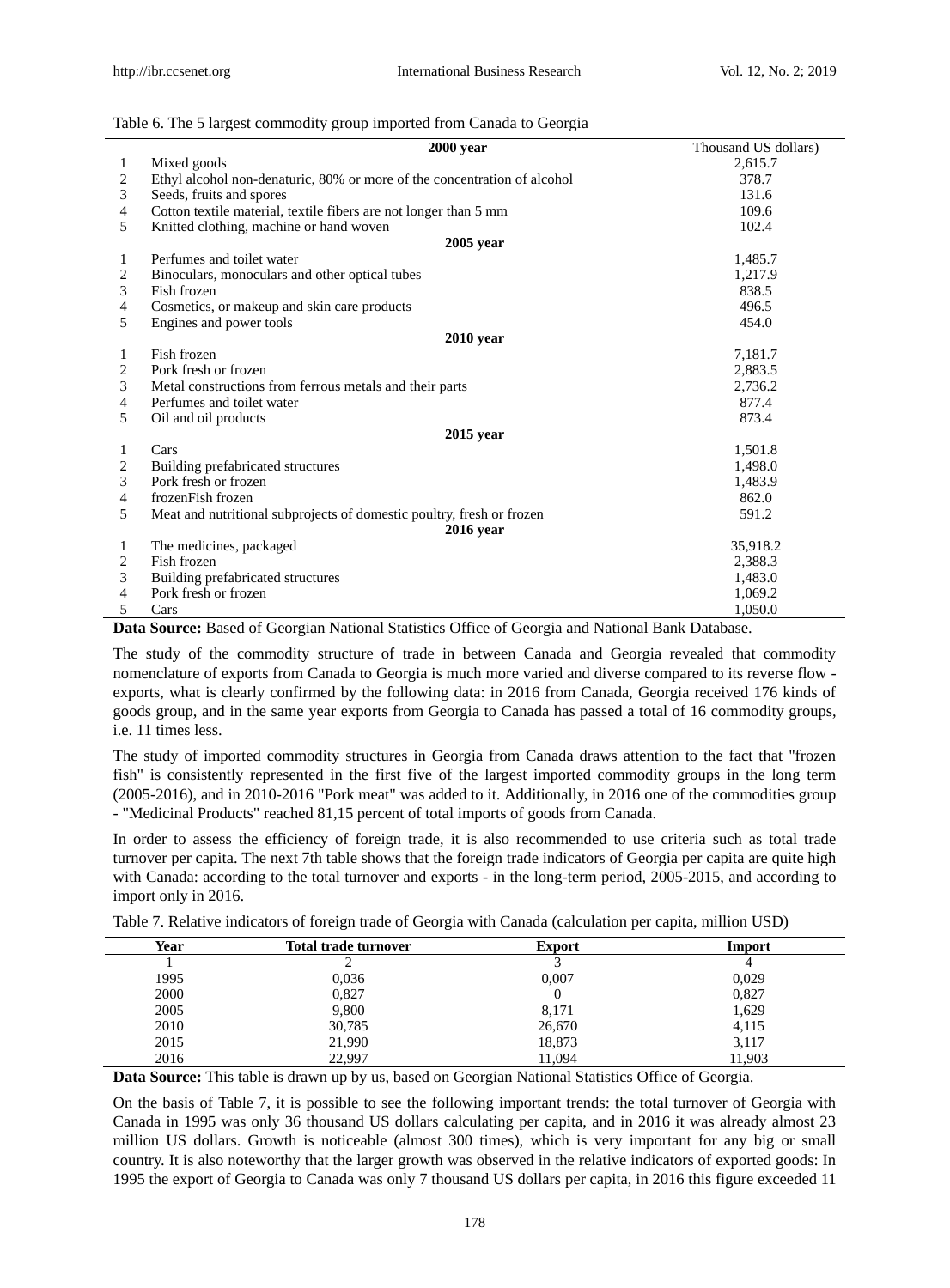million, or 1585 times. In the same period, the relative index of imported goods also increased from 29 thousand to almost \$ 12 million, or 410 times. Therefore, in the analysis period, the relative index of exports increased significantly by calculating per capita than the equivalent of imports. Although the relative ratings of export and import were approximately equal in size, in 2016, if we look at the whole analysis period, we'll see a strong variation of the figures, both inclusive and in the individual years (Gelashvili, Muchiashvili and Maisuradze, 2012; Mikeladze and Gelashvili, 2016; Papava, 2015).

## **5. Conclusions**

The following statistical analysis made possible the following conclusions:

After independence, the foreign trade geography of post-Soviet countries (including Georgia) significantly expanded the volume of trade turnover. The clear proof is that if Georgia had trade relations with 67 countries in 1995, their number doubled in 2016 and became 135. This led to the overall volume of Georgia's foreign trade turnover (almost 15 times) significantly increased. At the same time, the turnover of Georgia's foreign trade increased almost 500 times to Canada. In 2000-2016, the average annual growth rate of Georgia's foreign trade turnover was 16,69 percent, and with Canada - 89.45 percent. This means that the volume of Georgia's foreign trade turnover with Canada has grown an average of 5.4 times a year, and in some years it has been a jump in growth, for example, in 2004-2010. These indicators indicate that Canada is an important trading partner country for Georgia.

It is noteworthy, that Georgia has had a positive trade balance over Canada (2005-2015) for quite a long time, and in 2008-2012 the export volume of goods exported from Georgia to Canada exceeded almost 7 times. With this indicator, in all these years, Georgia has one of the best positions in trade with Canada. In 2005-2015, Canada with export ranked 10 times in the top ten of the main trading partner countries of Georgia, including 2005-2013 yearly.

The study of the trade in the commodity structure between Canada and Georgia revealed that commodity nomenclature of Import from Canada to Georgia is much more varied and diverse, than the reverse flow exports, which is clearly confirmed by the following data: in 2016 from Canada, Georgia received 176 kinds of goods group, and on the same year in the form of exports from Georgia to Canada has passed a total of 16 commodity groups, i.e. 11 times less. In 2005-2016, the export trademark nomenclature expanded to Georgia, but in the top five of the largest export commodity groups are consistently represented by 4 commodity groups (gold semi-processed or raw, natural wines of grapes, fresh or dried walnut, Mineral waters). Other export commodities have a minor share. This indicates that it is necessary to expand the diversification of export goods.

Long-term trends in the export and import of Georgia and Canada between 1995 and 2006 have different directions, but in 2000-2015 the share of export share clearly shows an increase: In 2000, the share of export of goods from Georgia to Canada was relatively insignificant (0,05 percent). This indicator in 2015 was 85.83%. Therefore, there is a clearly defined progressive tendency. Of course, such a ratio of export and import is a very positive moment for Georgia. However, the 11-year trend changed in 2016 when the share of imports a little bit exceeded of the share of export by a small amount.

#### **References**

- Gaganidze, G., & Ramishvili, B. et al. (2017). Main directions of improvement of foreign Trade Balance of Georgia. Published by TSU, Tbilisi, 48 p.
- Gelashvili, N. (2016). Geographical Distribution of foreign Trade of Georgia. In: INNOVATIVE ECONOMY AND PROBLEMS OF ITS FORMATION IN POST-COMMUNIST COUNTRIES. Collected articles of Paata Gugushvili Institute of Economics, Tbilisi, pp. 505-508.
- Gelashvili, S. (2002). Georgia's economic development Priorities in beginning of XXI century. Collected articles of Russian State Humanitarian University, Moscow, pp. 197–205.
- Gelashvili, S. (2015). Statistics of foreign countries. Published by Meridiani, Tbilisi, 496 p.
- Gelashvili, S. (2016). Georgia -EU Trade Relations at the End 20th Century and at the beginning of the 21th Century: Empirical Statistical Analysis. In: INNOVATIVE ECONOMY AND PROBLEMS OF ITS FORMATION IN POST-COMMUNIST COUNTRIES. Collected articles of Paata Gugushvili Institute of Economics, Tbilisi, pp. 53-58.
- Gelashvili, S. (2017). Comparative Analysis of Economic Growth Rates for Post-Soviet Countries. *International Journal of Arts and Sciences, 10*(3).
- Gelashvili, S. (2017). Statistical Forecasting in Economic and Business. Published by Meridiani, Tbilisi, 325 pp.